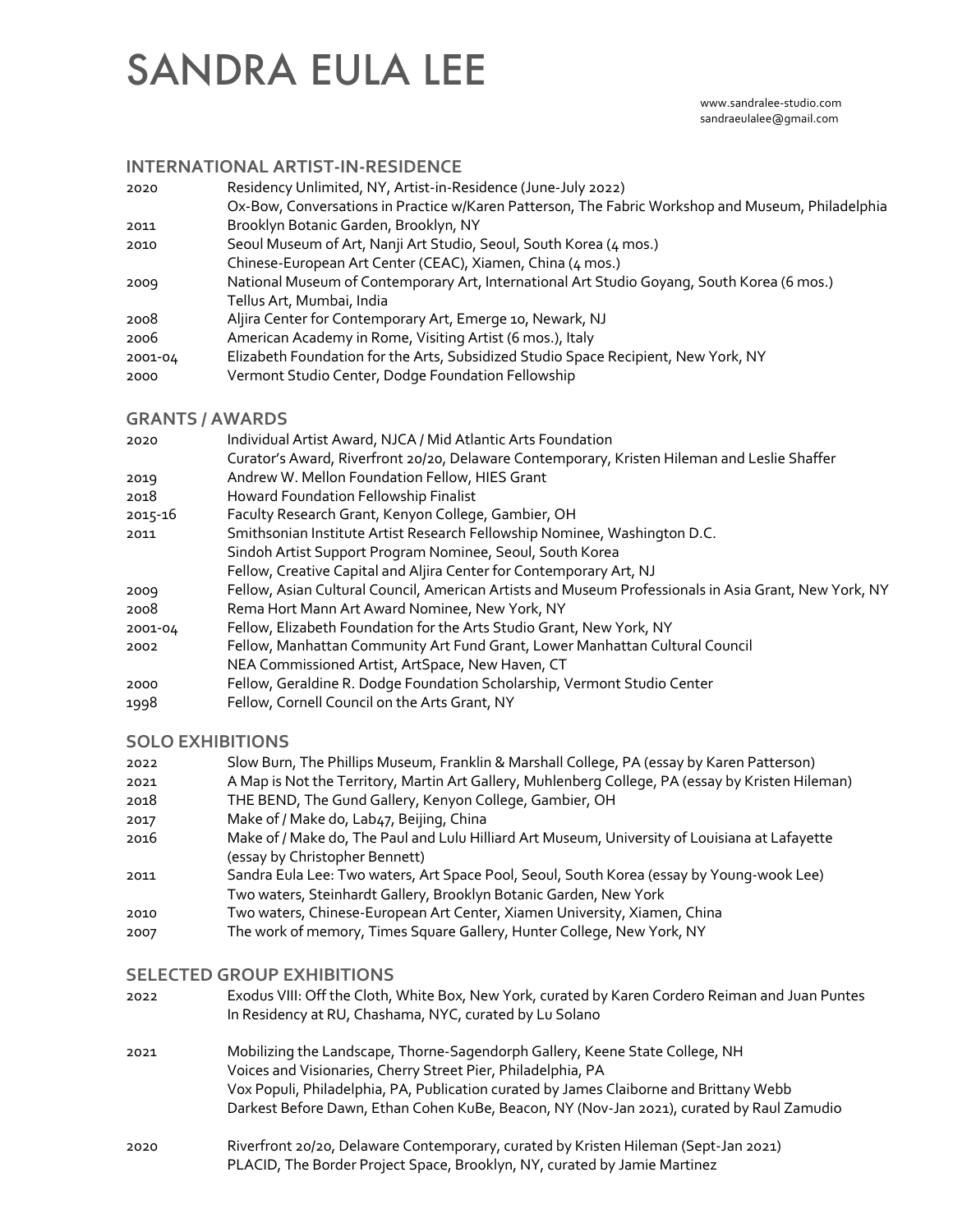|         | Incidental Monuments, Silber Art Gallery, Goucher College, Baltimore, MD, curated by Alex Ebstein<br>May You Live in Interesting Times, Northern Arizona University Art Museum, AZ<br>CICA Museum, Gimpo-si, Gyeonggi-do, South Korea                                                                                                                                                                                                                                                                                                                                                                                                                                                    |
|---------|------------------------------------------------------------------------------------------------------------------------------------------------------------------------------------------------------------------------------------------------------------------------------------------------------------------------------------------------------------------------------------------------------------------------------------------------------------------------------------------------------------------------------------------------------------------------------------------------------------------------------------------------------------------------------------------|
| 2019    | Fresh, Philips Museum of Art, Lancaster, PA (Aug-Dec)<br>Reused & Recycled, SITE: Brooklyn, curated by Jean Shin<br>Kenyon Review, Work featured in issue focused on Ecology (May/June issue)<br>Bring Something Pink, with TTOTM, PAK Marseille, France                                                                                                                                                                                                                                                                                                                                                                                                                                 |
| 2018    | Worlds Apart: Nature and Humanity Under Deconstruction, Allen Memorial Art Museum, Oberlin College,<br>OH (3-person, July-Dec), curated by Kevin Greenwood                                                                                                                                                                                                                                                                                                                                                                                                                                                                                                                               |
| 2015    | Reverse the Perspective, XiangSi Art Museum, Tianjin, China, curated by Tang Zehui<br>DRAW: Mapping Madness, Inside-Out Art Museum, Beijing, China (book publication), curated by Tomas Vu                                                                                                                                                                                                                                                                                                                                                                                                                                                                                               |
| 2012    | Volta Art Fair, HomeBase Project, New York, NY, curated by Anat Litwin<br>Shoe Fetish, Dada Post, Berlin, Germany, curated by Howard McCalebb                                                                                                                                                                                                                                                                                                                                                                                                                                                                                                                                            |
| 2011    | Casting Memories, ArtGate Gallery, New York, NY<br>Site-Specifics '11, Carriage House, Islip Art Museum, NY<br>Rolling Snowball, Chinese-European Art Center, Xiamen, China                                                                                                                                                                                                                                                                                                                                                                                                                                                                                                              |
| 2010    | ScopeMIAMI with DadaPost (Berlin), Miami, FL<br>All Insignificant Things Must Disappear, Trinity Museum, New York, NY<br>Residence Parade", Incheon Art Platform, Incheon, Korea<br>Chhatrapati Shivaji Maharaj Vastu Sangrahalaya (former Prince of Wales Museum), Mumbai, India                                                                                                                                                                                                                                                                                                                                                                                                        |
| 2009    | InfluxUS INfluxus, Dada Post, Berlin, Germany, curated by Howard McCalebb<br>Emerge 10, Aljira Center for Contemporary Art, Newark, NJ, curated by Sara Reisman<br>Small is the new big, Scope Art Fair with Rush Arts Gallery, New York, NY, curated by Derek Adams<br>Chhatrapati Shivaji Maharaj Vastu Sangrahalaya, Mumbai<br>Fresh Asphalt, Gallery Satori, New York, NY, curated by Eun Young Choi<br>CollageCollage, NurtureArt, Brooklyn, NY, curated by Jackie Klempay<br>Office Space, Rockland Center for the Arts, New York; New Art Center, MA, curated by Elizabeth Duffy                                                                                                  |
| 1998-08 | Everything Else, Franklin Parrasch Gallery, New York, NY<br>Dress Redress, Kniznick Gallery, Brandeis University, MA<br>Decade, John Hartell Gallery, Cornell University, NY<br>Metro Poles, Bronx River Arts Center, NY<br>Neo-Neo Dada, Rush Arts Gallery, New York, NY<br>Expressions of the Everyday, Fondazione Mudima, Milan; The Blue Room, Rome, Italy<br>Site 92, Smack Mellon, Brooklyn, NY<br>Young and Restless, Kim Foster Gallery, New York, NY<br>Black & White, Kim Foster Gallery, New York<br>Cornell Council on the Arts Invitational, Herbert F. Johnson Museum of Art, Cornell University, NY<br>The Pink Lung Show, Aljira Center for Contemporary Art, Newark, NJ |

#### **BIBLIOGRAPHY**

Karen Patterson; Christopher Bennett, *Sandra Eula Lee: Slow Burn*, Phillips Museum of Art, PA, 2022 Kristen Hileman, Paul Nicholson, *Sandra Eula Lee: A Map is Not the Territory*, Martin Art Gallery, Muhlenberg College, 2021 Brittany Webb, *Make/Shift*, E-publication curated by Webb and James Claiborne, Vox Populi, Philadelphia, 2020 Christopher Bennett, *Sandra Eula Lee: Make of / Make do,* UL Press, Hilliard University Art Museum, Lafayette, LA, 2017

### **ARTIST TALKS**

| 2022 | Earth Day Roundtable in conjunction with Off the Cloth, Whitebox, New York, NY        |
|------|---------------------------------------------------------------------------------------|
|      | Artist Talk, Phillips Museum of Art, PA in conjunction with International Women's Day |
| 2021 | College Art Association, Panelist, New York, NY                                       |
|      | Artist Talk, Martin Art Gallery, Muhlenberg College, PA                               |